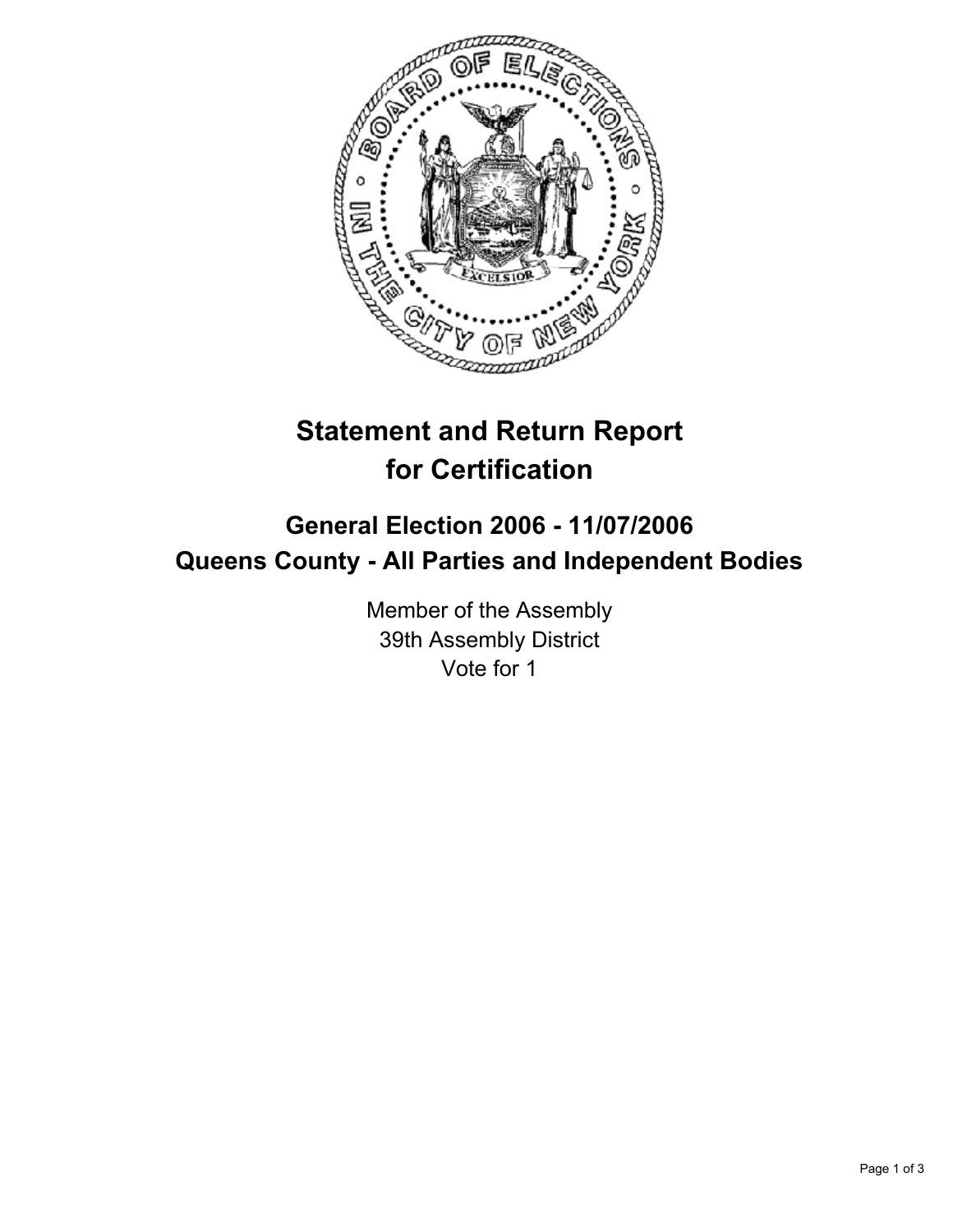

### **Assembly District 39**

| PUBLIC COUNTER<br>9,938                  |
|------------------------------------------|
| 49<br><b>EMERGENCY</b>                   |
| ABSENTEE/MILITARY<br>121                 |
| 180<br>AFFIDAVIT                         |
| 10,329<br><b>Total Ballots</b>           |
| 6,731<br>JOSE R PERALTA (DEMOCRATIC)     |
| JOSE R PERALTA (WORKING FAMILIES)<br>350 |
| DONALD DUCK (WRITE-IN)                   |
| 7,082<br><b>Total Votes</b>              |
| 3.247<br>Unrecorded                      |